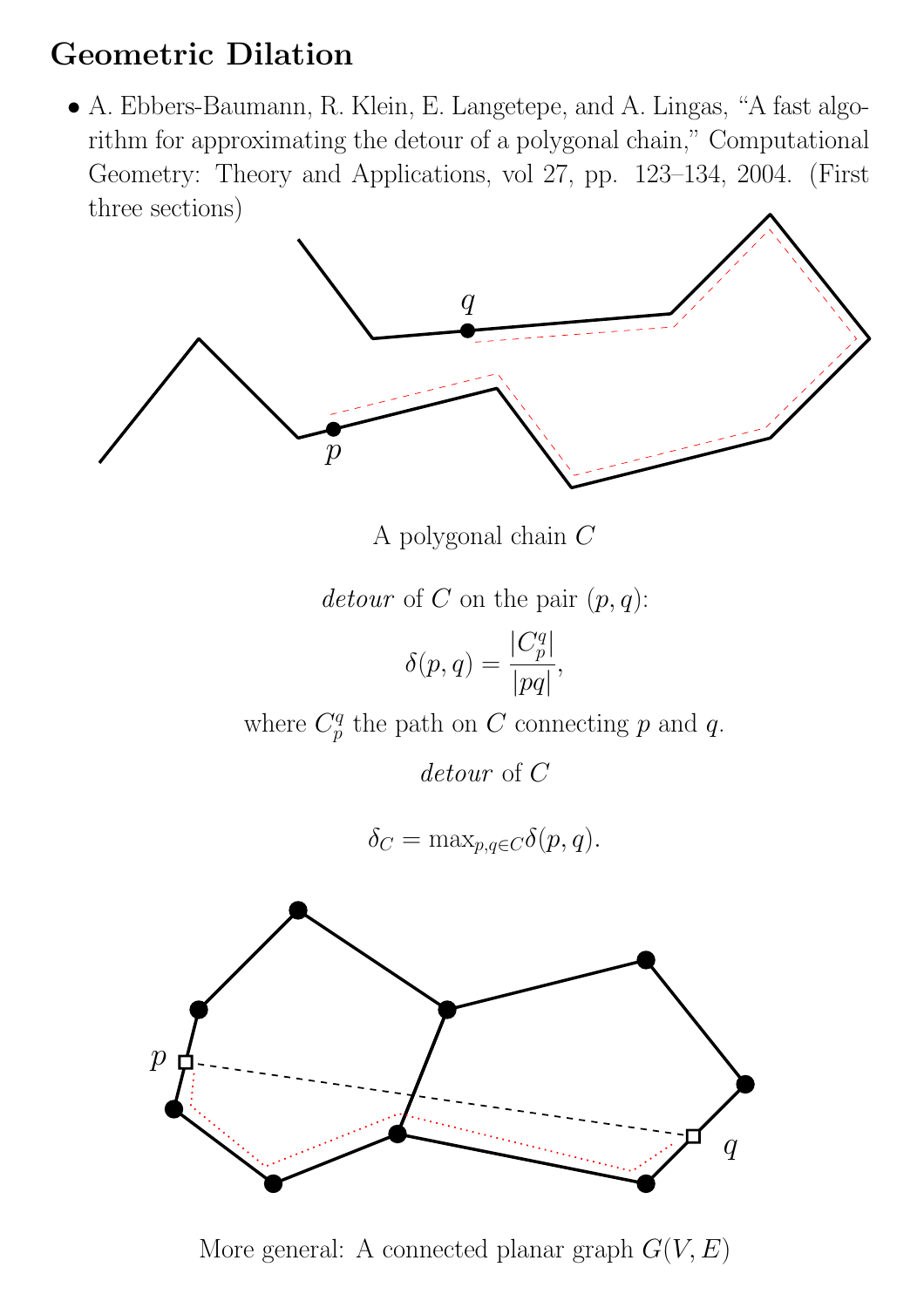Gemetric Detour of  $G(V, E)$ 

$$
\delta_G = \sup_{p \neq q} \frac{|\Pi_p^q|}{|pq|},
$$

where  $\Pi^q_p$  is f the shortest path between p and q in G

#### worst detour of the network

Graph Detour of  $G(V, E)$ 

$$
\sigma_G = \sup_{p \neq p, p, q \in V} \frac{|\Pi_p^q|}{|pq|},
$$

where  $\Pi^q_p$  is the shortest path between p and q in G

#### worst detour among vertices

In this lecture, we will focus on the detour on a polygonal chain C

Try to find structural properties for the worst-case pair  $(p, q)$ 



Fix a point  $q \in C$ , an edge e of C, and a point  $p \in e$ , and let  $p(t)$  be a point in e that lies in distance |t| from  $p = p(0)$  in positive direction.

Where is the maximum detour for a fixed point  $q$  and a point in a fixed edge e?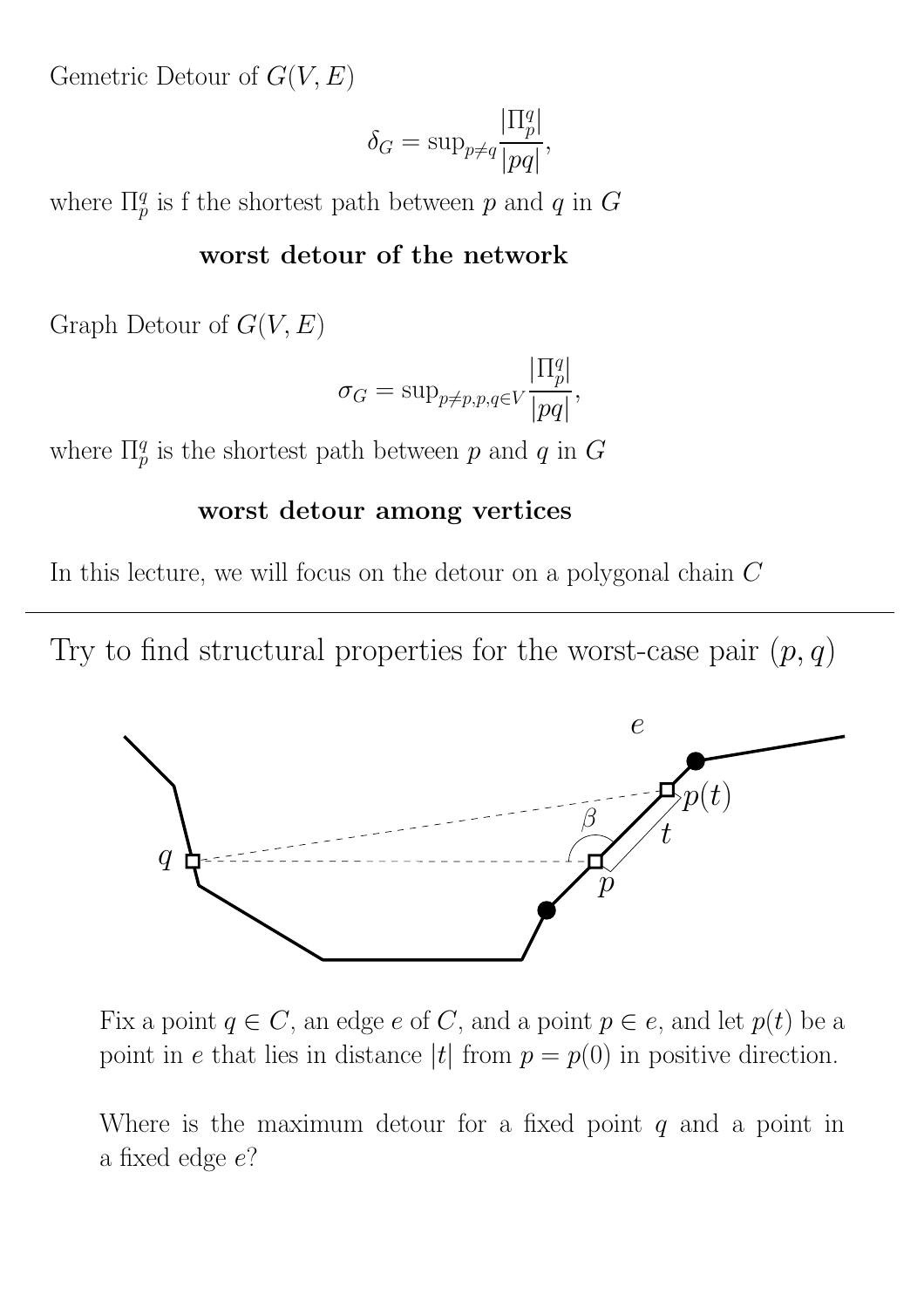#### Lemma 1

- moving p toward  $p(t)$  decreases  $\delta(p,q) \leftrightarrow \cos \beta < \frac{-|pq|}{|C_p^q|}$
- a local maximum at  $p \leftrightarrow \cos \beta = \frac{-|pq|}{|C^q|}$  $|\overline{C_p^q}|$
- moving p toward  $p(t)$  increases  $\delta(p,q) \leftrightarrow \cos \beta > \frac{-|pq|}{|C_p^q|}$

# Proof

By the cosine law, we have

$$
\delta(p(t),q)=\frac{t+|C_p^q|}{\sqrt{t^2+|pq|^2-2t|pq|\cos\beta}}
$$

The derivative with respect to t:  $\delta'(p(t), q) =$ 

$$
\frac{\sqrt{t^2 + |pq|^2 - 2t|pq| \cos \beta} - (t + |C_p^q|) \frac{1}{2} \frac{1}{\sqrt{t^2 + |pq|^2 - 2t|pq| \cos \beta}} (2t - 2|pq| \cos \beta)}{\sqrt{t^2 + |pq|^2 - 2t|pq| \cos \beta^2}}
$$

When  $t$  is zero,

$$
\frac{|pq|^2 - |C_p^q|(-|pq|\cos\beta)}{|pq|^2} = 1 + \frac{|C_p^q|}{|pq|}\cos\beta
$$

#### Lemma 2

Any polygonal chain makes its maximum detour on a pair of points at least one of which is a vertex

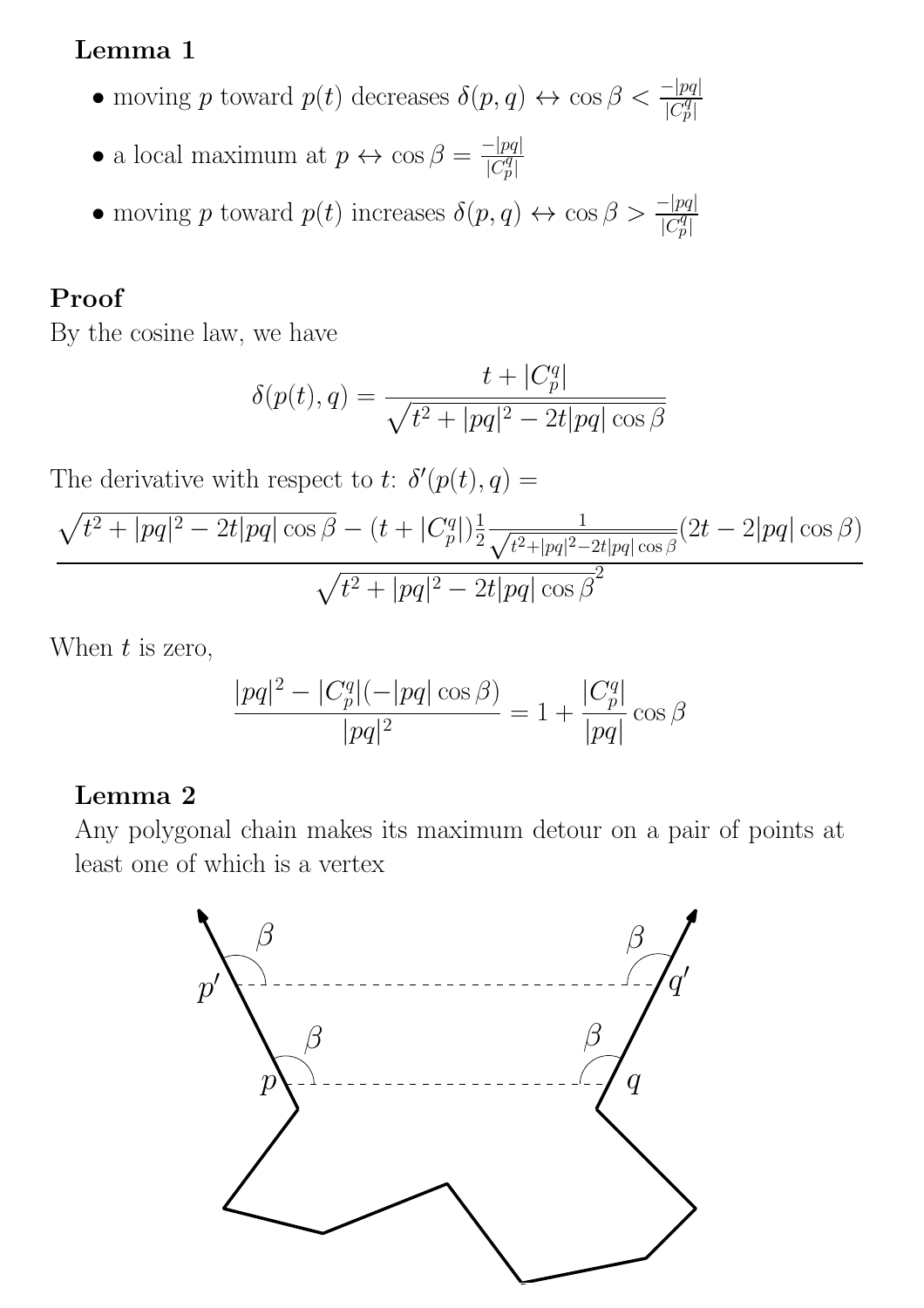By Lemma 1, the line segment  $pq$  must form the same angle,

$$
\beta = \arccos(-\frac{|pq|}{|C_p^q|}),
$$

with the two edges containing  $p$  and  $q$ . (Otherwise, mvoing one of the points can increase the detour).

Therefore, we can move both points simutaneously until one of them reaches the endpoints of its edges. In fact, we have

$$
\delta(p', q') = \frac{|C_p^q| + 2t}{|pq| - 2t \cos \beta} = \frac{|C_p^q|}{|pq|} = \delta(p, q).
$$

Direct Consequnece:

 $\delta(C)$  can be computed in  $O(n^2)$  time

- Let  $p_1, p_2, \ldots, p_n$  be the consecutive vertices of C.
- In  $O(n)$  time, we can compute  $|C_{p_1}^{p_i}|$  $p_i^{p_i}$  to every vertex  $p_i$ .
- For any two vertices p and q,  $|C_p^q|$  $|p| = ||C_p^p$  $|p_{p_1}| - |C_p^q|$  $\mathbb{Z}_{p_1}^q$ || can be computed in  $O(1)$  time
- For a vertex  $q$  of  $C$  and an edge  $e$  of  $C$ , we can compute the maximum detour between q and a point  $p \in e$  in  $O(1)$  time

### Definition

Two points,  $p$  and  $q$  on  $C$ , are called  $co-visible$  if the line segment connecting them contains no points of the chain C in its interior.

# Definition

For two co-visible points,  $p$  and  $q$ , if  $p$  is a vertex and  $q$  is an interior point of an edge or q is a vertex and p is an interior point of an edge,  $(p, q)$  is called a vertex-edge cut.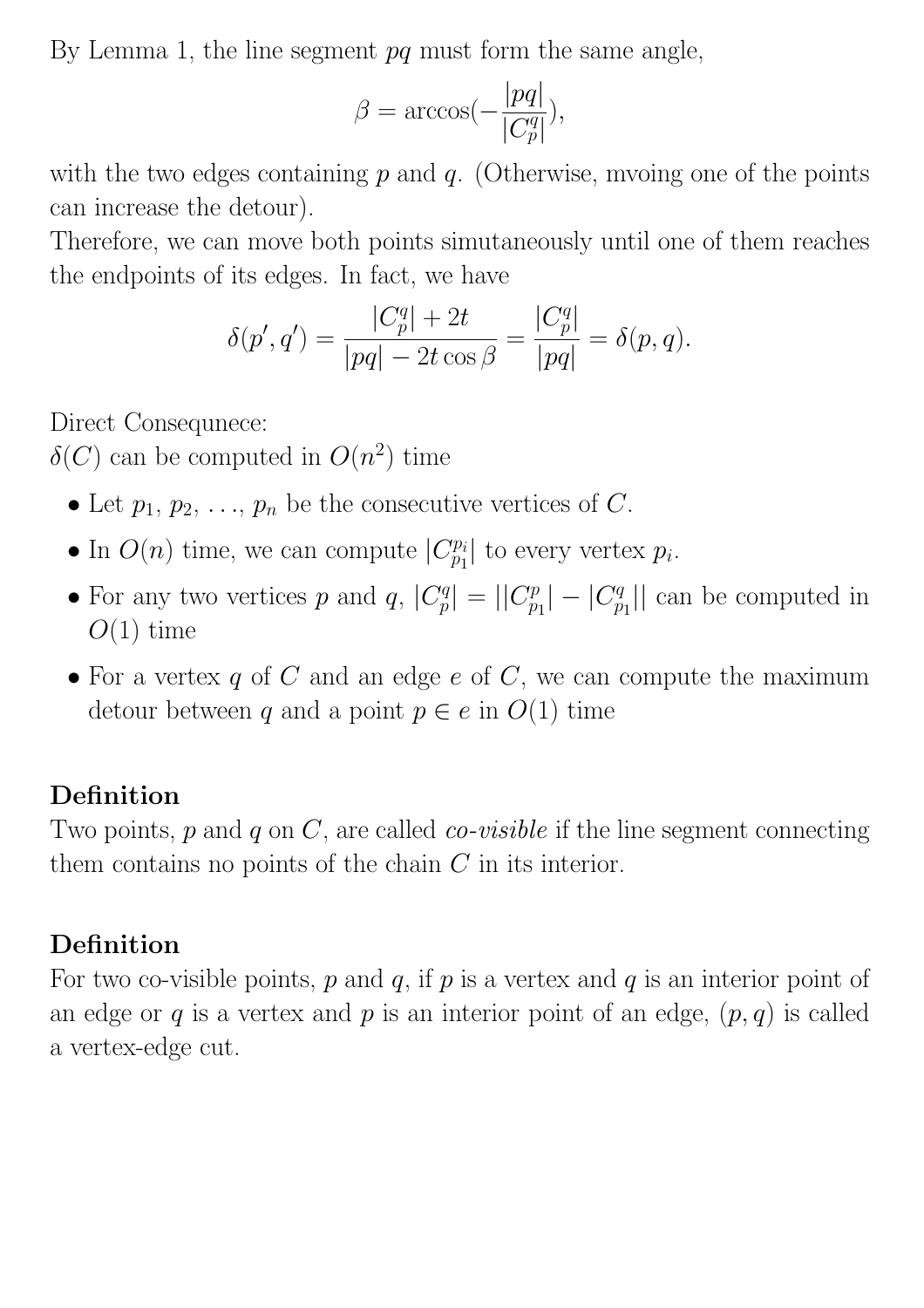Lemma 3. The maximum detour of C is attained by a vertex-edge cut  $(p, q)$ 

### Proof

- 1.  $p$  and  $q$  are co-visible
	- Let  $p = p_0, p_1, \ldots, p_k = q$  be the points of C intersected by the line segment  $pq$ , ordered by their appearance on  $pq$ .
	- For each pair  $(p_i, p_{i+1})$  of consecutive points, let  $C_i$  denote the segment of C that connects them.
	- Since these segments need not be disjoint,  $|C_p^q|$  $|g| \leq \sum_{i=0}^{k-1} |C_i|$ , implying

$$
\delta(p,q) = \frac{|C_p^q|}{|pq|} \le \frac{\sum_{i=0}^{k-1} |C_i|}{\sum_{i=0}^{k-1} |p_i p_{i+1}|}
$$

• Due to the fact (if  $a_i/b_i \leq q$  for all  $i, \sum_i a_i/\sum_i b_i \leq q$ ),

$$
\delta(p,q) \leq \max_{0 \leq i \leq k-1} \frac{|C_i|}{|p_i p_{i+1}|} = \max_{0 \leq i \leq k-1} \delta(p_i, p_{i+1}).
$$

- 2.  $p$  or  $q$  is a vertex
	- If  $p$  or  $q$  is a vertex, we are done.
	- Otherwise, we can move  $p$  and  $q$  simultaneously until the new segment  $p'q'$  hit a vertex r.
		- $-$  If  $r = p'$  or  $r = q'$ , we are done.
		- otherwise, either  $\delta_C = \delta(r, p')$  or  $\delta_C = \delta(r, q')$  such that we can argue as above.

All the co-visible vertex-edge pairs of a chain can be computed in time linear to their number, while their number is still quadratic.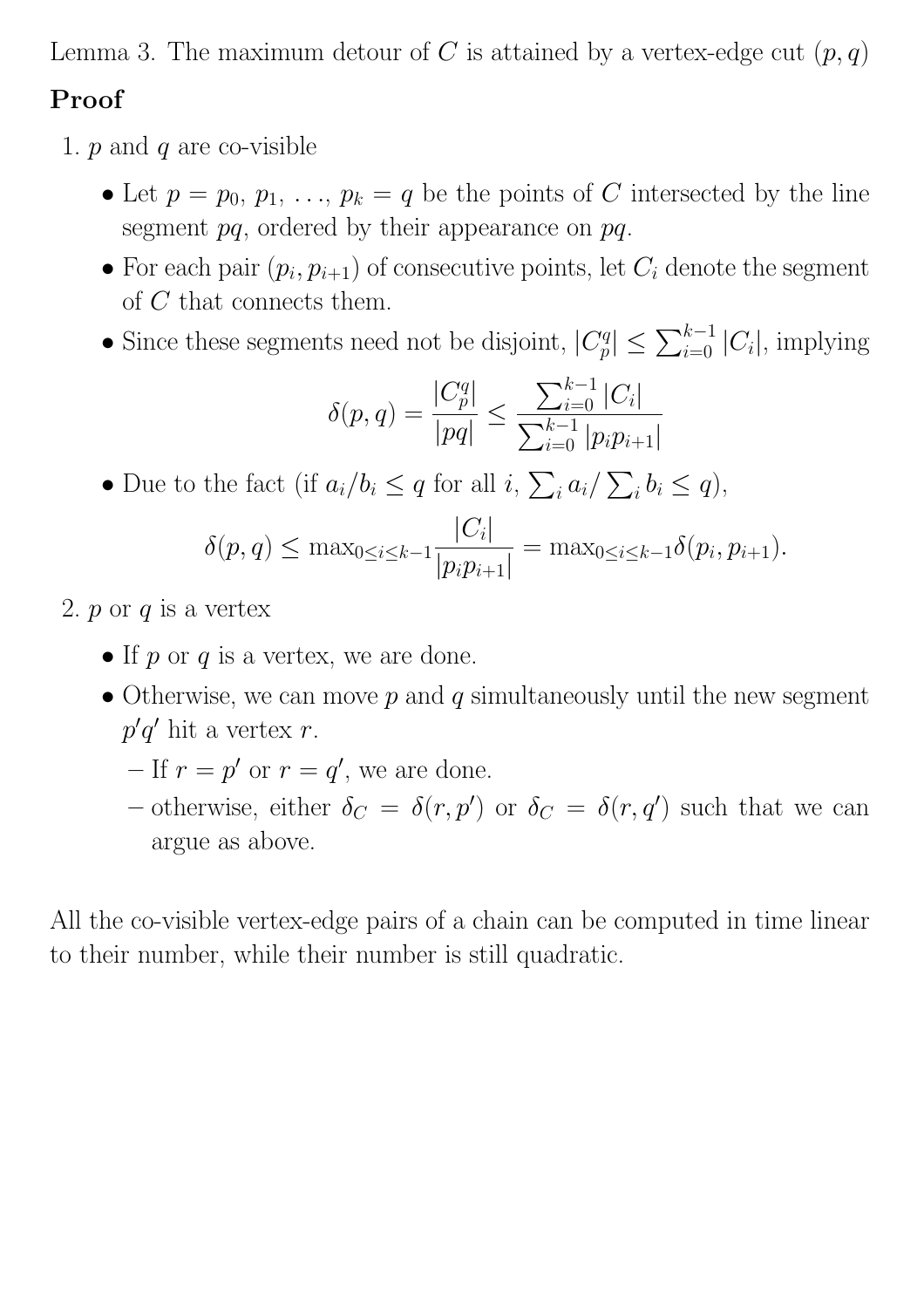#### Lemma 4

Let  $p, r, q, s$  be points on C that appear in that order, and assume  $pq$  and rs are two segment crossing each other. Then

 $\min(\delta(p,q),\delta(r,s)) < \max(\delta(r,q),\delta(r,p,s)).$ 

It is the same if the points appear in order  $p, r, s, q$  on  $C$ .

# Proof

- W.lo.g., assume that  $\delta(p,q) \leq \delta(r,s)$  and  $\delta(p,q) \geq \delta(r,q)$ .
- By definition,  $|C_p^q|$  $|p^q||rs| \leq |C_r^s|$  $|r_{r}^{s}| |pq|$  and  $|C_p^q|$  $|q^n| |rq| \geq |C_r^q|$  $\frac{q}{r}$ || $pq$ |.
- We have to show  $\delta(p,q) < \delta(p,s)$ .
- By the triangle inequality,

 $|ps| + |rq| < |pq| + |rs|$ . (pq and rs cross each other.)

$$
\bullet
$$

$$
|C_p^q|(|ps| + |rq|) < |C_p^q|(|pq| + |rs|) \le |C_p^q||pq| + |C_r^s||pq|
$$
  
= 
$$
(C_p^q + C_r^s)|pq| = (C_p^s + C_r^q)|pq| \le |C_s^p||pq| + |C_p^q||rq|
$$

$$
\bullet \ |C_p^q||ps| < |C_p^s||pq| \to \delta(p,q) < \delta(p,s)
$$

#### Lemma 5

Let  $(p, q)$  and  $(r, s)$  be two vertex-edge cuts that attain the maximum detour  $\delta_C$ . Then the segments pq and rs do not cross. Consequently there are only  $O(n)$  such cuts altogether.  $\overline{q}$